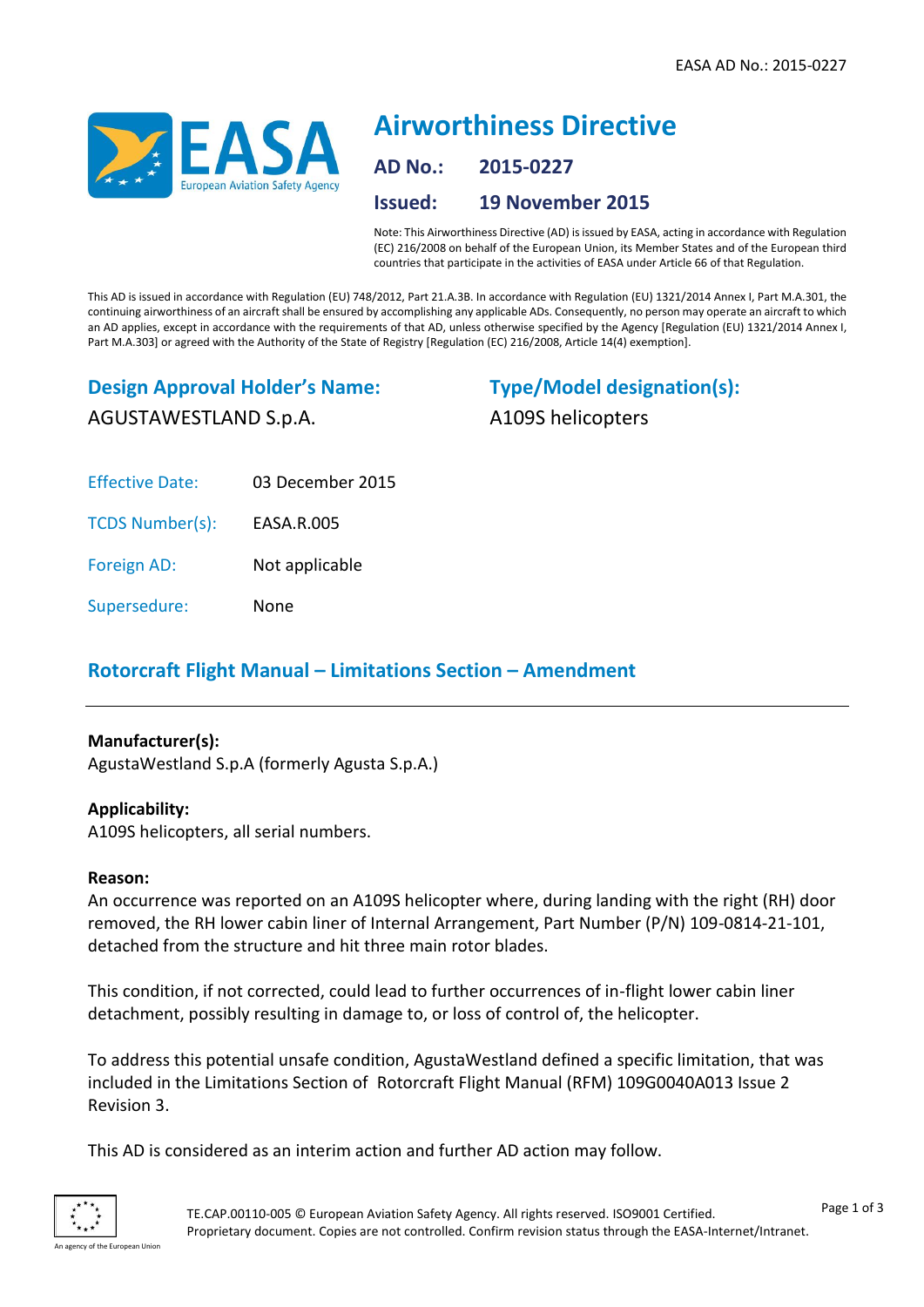#### **Required Action(s) and Compliance Time(s):**

Required as indicated, unless accomplished previously:

Within 30 days after the effective date of this AD, amend the applicable RFM, Section 1 – Limitations, as indicated in Appendix 1 of this AD, inform all flight crews and, thereafter, operate the helicopter accordingly.

The RFM amendment as required by this AD can be accomplished by inserting a copy of Appendix 1 of this AD into the applicable RFM, or by incorporating AgustaWestland RFM 109G0040A013 Issue 2 Revision 3.

#### **Ref. Publications:**

AgustaWestland RFM 109G0040A013 Issue 2 Revision 3, dated 23 April 2015.

The use of later approved revisions of this document is acceptable for compliance with the requirements of this AD.

#### **Remarks:**

- 1. If requested and appropriately substantiated, EASA can approve Alternative Methods of Compliance for this AD.
- 2. This AD was posted on 06 October 2015 as PAD 15-129 for consultation until 03 November.No comments were received during the consultation period.
- 3. Enquiries regarding this AD should be referred to the EASA Safety Information Section, Certification Directorate. E-mail: [ADs@easa.europa.eu.](mailto:ADs@easa.europa.eu)
- 4. For any question concerning the technical content of the requirements in this AD, please contact: Agusta S.p.A. Customer Support, Via del Gregge, 100, 21015 Lonate Pozzolo (VA) – Italy Telephone: +39 0331 664600; Fax: +39 0331 664684 E-mail: [AW109.mbx@agustawestland.com.](mailto:AW109.mbx@agustawestland.com)